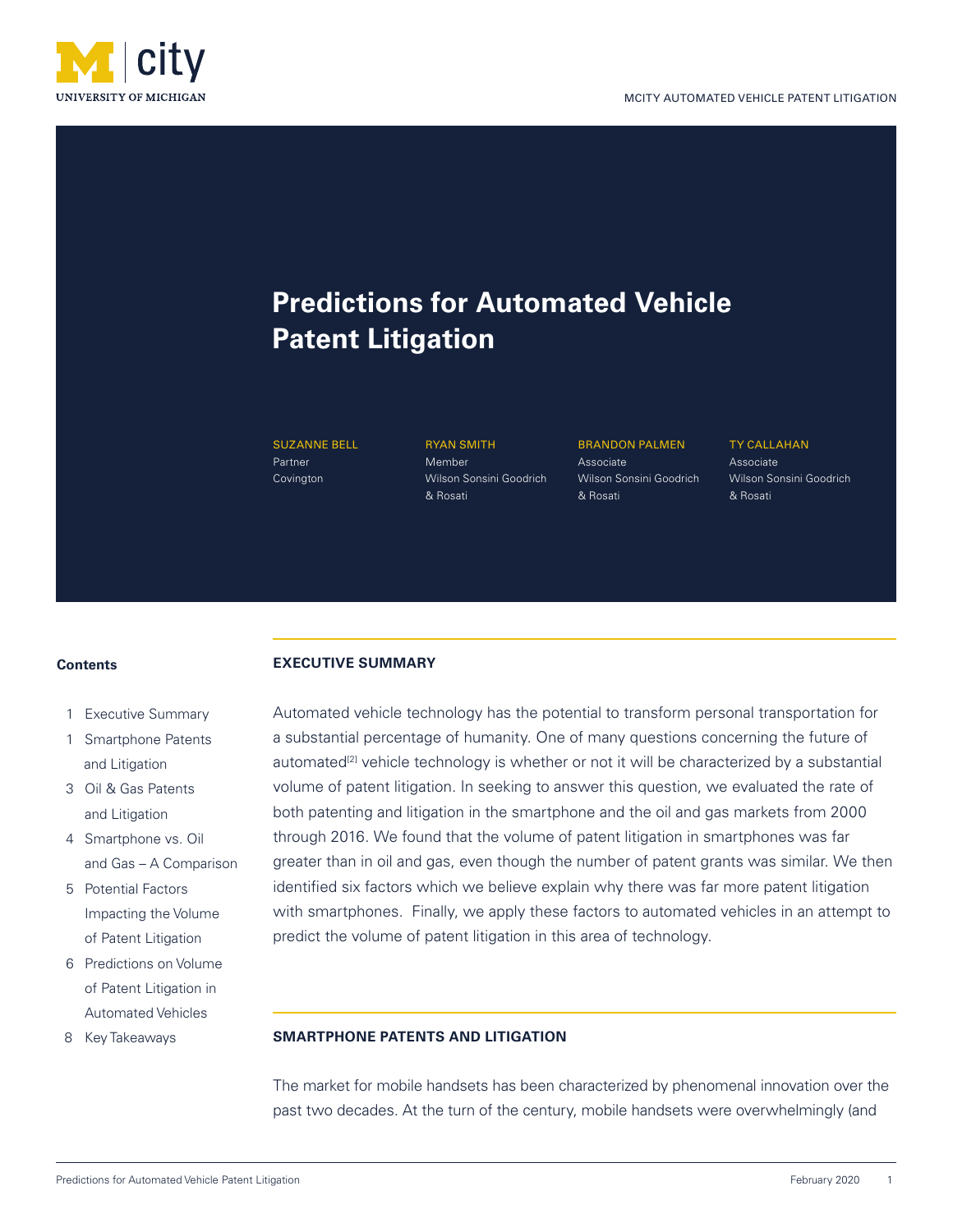

often exclusively) used for voice communications, much like a portable home telephone. In the ensuing years, mobile handsets have evolved into powerful, yet small, computers. Mobile handsets have been the subject of many highly publicized patent litigations–the socalled "Smartphone Wars."[3]

To quantify the number of smartphone patents, we gathered data for patents identified through the Cooperative Patent Classification ("CPC") system.<sup>[4]</sup> Specifically, we identified the number of patents with the CPC Code "H04M," which the U.S. Patent & Trademark Office ("USPTO") uses to classify patents directed to "Telephonic Communications." We also identified the number of complaints filed with at least one patent in the H04M category.<sup>[5]</sup> The results of our findings are presented in the following graphs:



*Figure 1. Smartphone Patents Granted by Year.*



*Figure 2. Smartphone Complaints Filed by Year.*

As shown above, the number of smartphone patents issued and the number of patent infringement complaints was relatively constant in the early 2000s. In 2010, the number of patent grants as well as the number of patent infringement complaints increased significantly, only to begin deceasing in 2013-2014.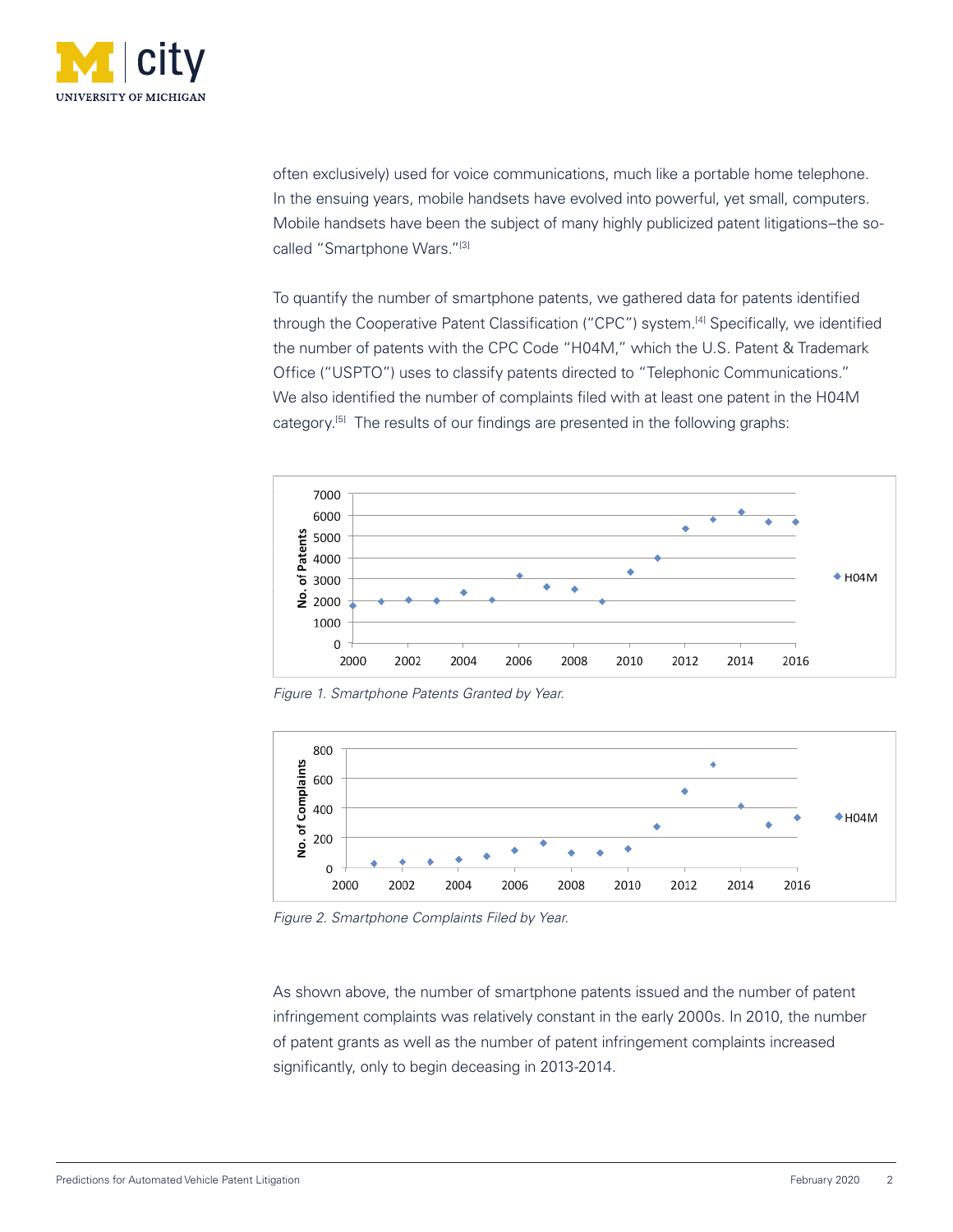

#### **OIL & GAS PATENTS AND LITIGATION**

In 2003, oil prices significantly increased after having been relatively steady for more than twenty years. These price increases coincided with, and potentially fostered, major advancements in hydraulic fracturing technology (or fracking).<sup>[6]</sup> Due to fracking, U.S. oil output has nearly doubled over the past decade. The U.S. now trails only Saudi Arabia and Russia globally in oil production. This technology, arguably, changed the economics of oil production.

As with smartphones, we gathered data using the CPC system $<sup>[7]</sup>$  as well as the frequency</sup> of any related litigation. Specifically, we examined patents with the CPC Code "E21B," which the USPTO uses to designate patents directed to "Earth Drilling, e.g. Deep Drilling" and/or "Obtaining Oil, Gas, Water, Soluble or Meltable Materials or a Slurry of Minerals from Wells." For each year of the time period spanning from 2001 to 2016, we recorded the number of patents granted with an "E21B" CPC Code (which we generally refer to oil and gas patents) and the number of complaints filed in which at least one asserted patent was an oil and gas patent. The results of our findings are presented in the following graphs:



*Figure 3. Oil and gas Patents Granted by Year.*



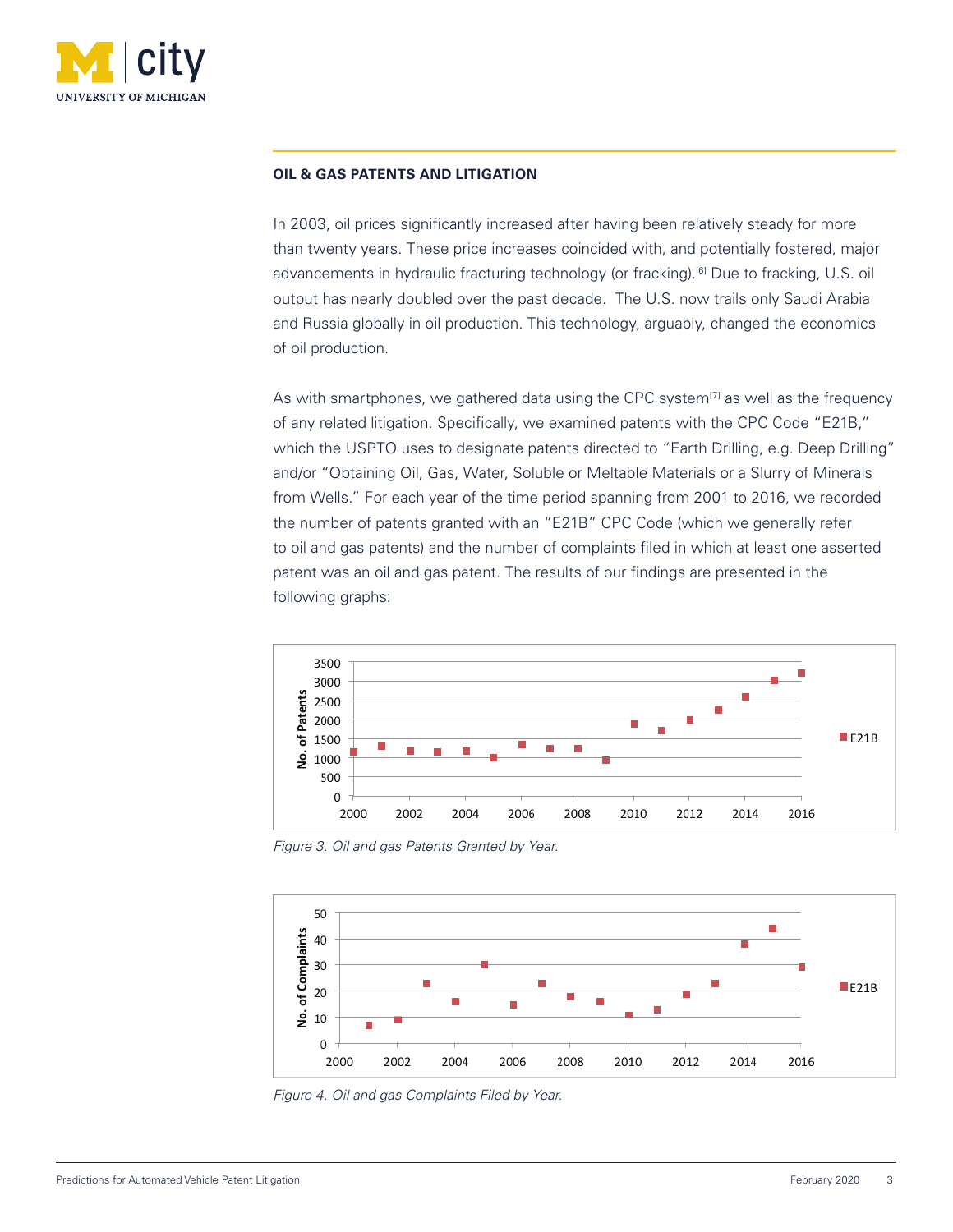

The number of patent grants in the area of oil and gas was relatively constant in the early 2000s but increased significantly in 2009. The number of patent infringement complaints did not experience a similar uptick, however.

#### **SMARTPHONE VS. OIL AND GAS – A COMPARISON**

The following figures compare the number of patents granted by year as well as the number of patent infringement complaints filed by year for oil and gas and for smartphones.



*Figure 5. Smartphone Patents and Oil and gas Patents Granted by Year.*



*Figure 6. Smartphone Complaints and Oil and gas Complaints Filed by Year.*

As shown, there were substantially fewer patent infringement complaints involving the oil and gas industry as compared to the smartphone industry. This is true even on a relative basis (i.e., when analyzing litigation on a per patent basis), which accounts for the disparity in the total number of patents granted across the two industries.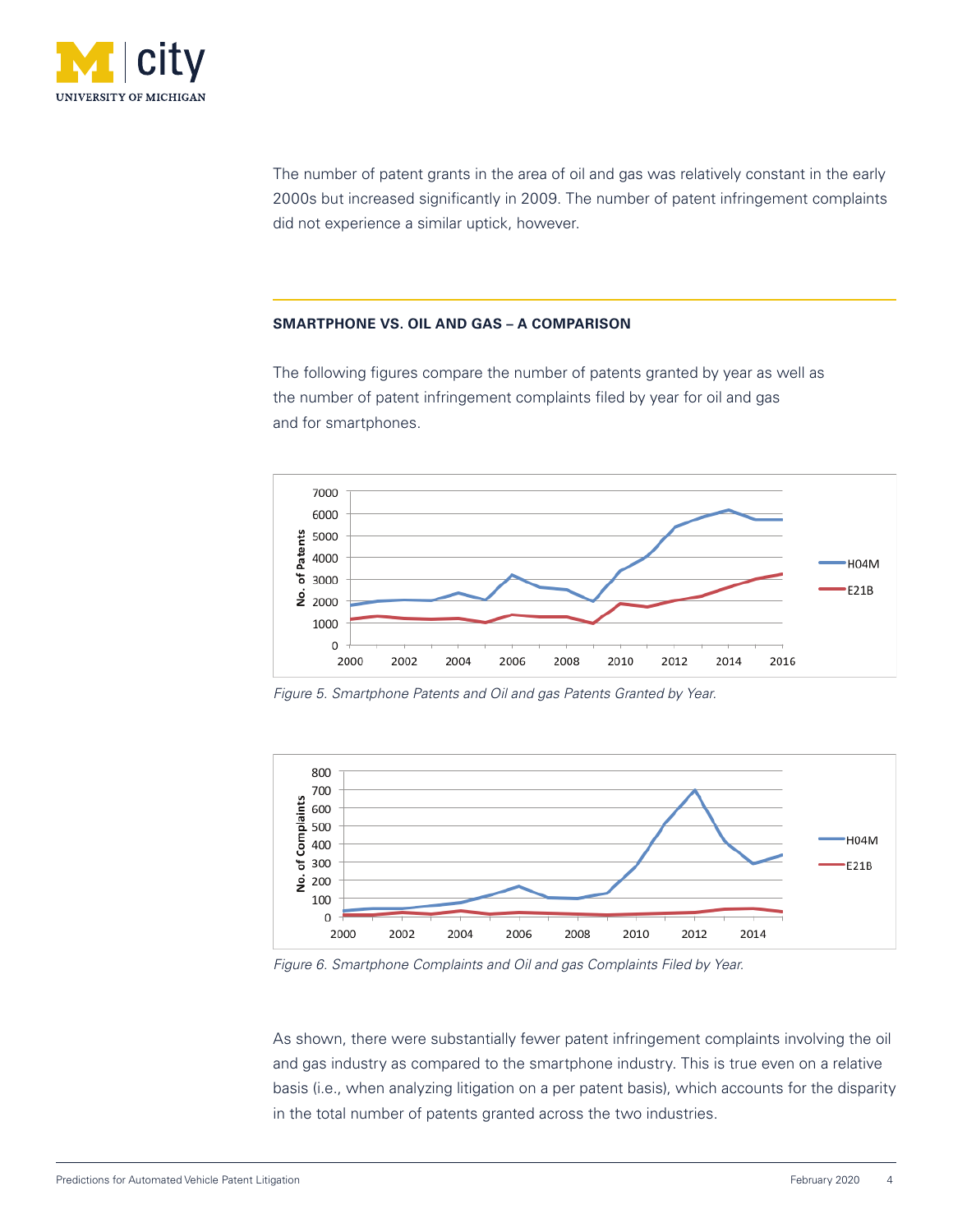

This begs the question: Why did the smartphone industry experience so much patent litigation, while the oil and gas industry did not, even though both experienced economically transformative changes based on technological development at approximately the same time? We attempt to answer that question below.

#### **POTENTIAL FACTORS IMPACTING THE VOLUME OF PATENT LITIGATION**

Based on our experience with patent licensing and litigation, we believe the following factors may contribute to more, or less, patent litigation in a given industry:

**1. Degree of patent licensing.** The number of patents that are licensed to others generally reduces the potential for patent infringement disputes. Patent pools generally have a similar impact, as they provide efficient ways of licensing of a large number of patents. Industries where there are new entrants competing against incumbents tend to be associated with a lower degree of cross-licensing than mature industries with longstanding incumbents, since there has been less history among the various companies.

**2. Relationship among competitors and supply chain participants.** As a general matter, firms are less likely to initiate patent litigation against a competitor if that competitor could raise similar patent infringement allegations. Similarly, firms may be disinclined to sue their suppliers and customer out of concern of commercial retaliation.

**3. Visibility of technology.** The fact that technology is publicly accessible or visible can potentially increase the likelihood of litigation. This is simply because patent owners cannot pursue litigation unless the potential patent infringement can be detected in some manner. For example, customer-facing technology (e.g., smartphone-related technology) is generally more accessible and visible than, for example, fracking-related technology.

**4. Industry culture & history.** Different industries may have different cultures, some more (or less) conducive to filing patent infringement lawsuits. The fact that there have been patent infringement lawsuits in the past may allow market participants to feel that filing future cases is an acceptable business practice. Conversely, condemnation from other market participants may dissuade patent litigation.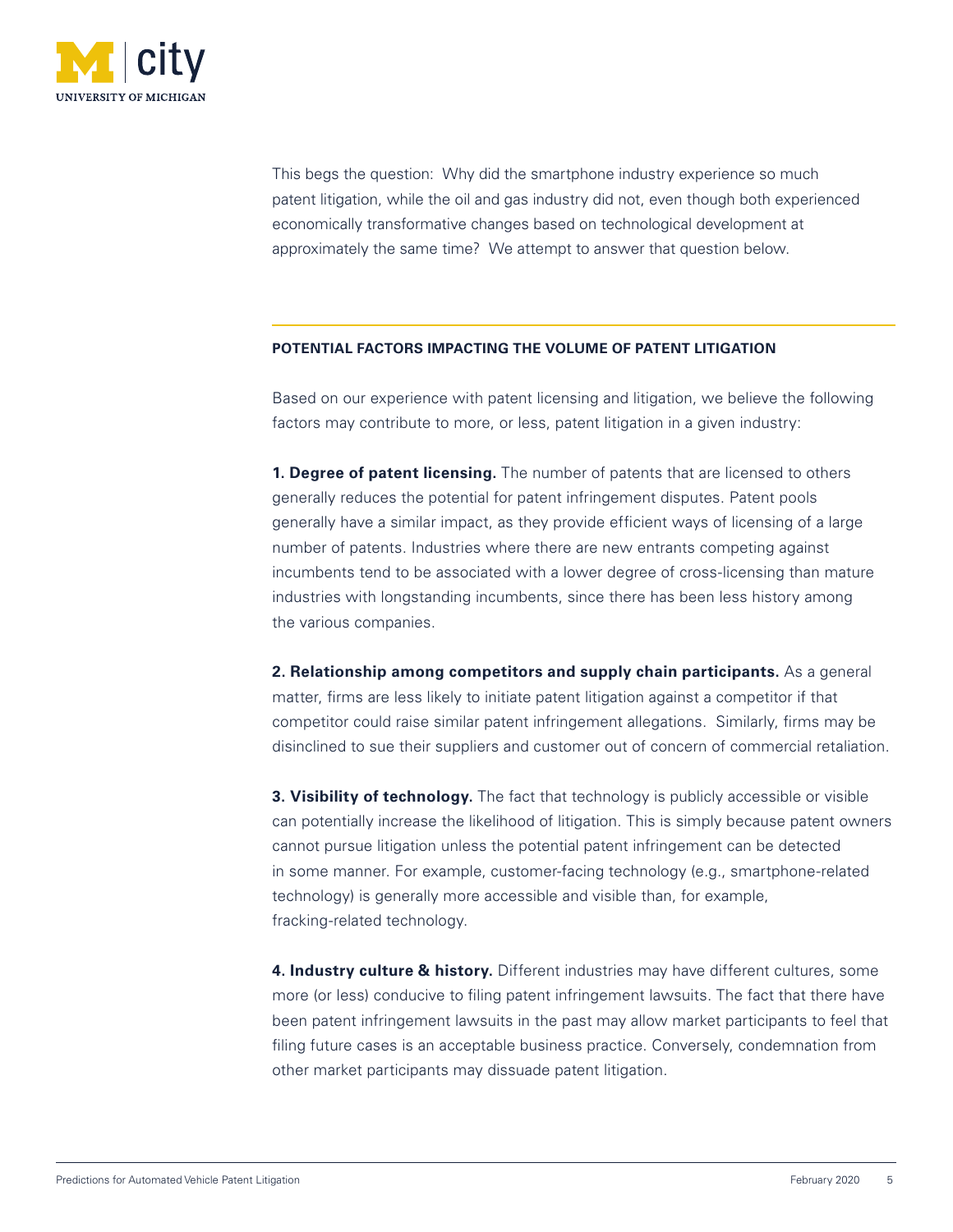

**5. Legal landscape.** Changes in the law, both statutory and common law, likely impact the amount of patent litigation. For example, the Supreme Court's Alice decision has reduced, and likely will continue to substantially reduce, the number of software patent infringement cases that would have otherwise been filed.<sup>[8]</sup> The availability of inter partes review procedures (IPRs) may impact the number of cases as well.<sup>[9]</sup>

**6. Macroeconomics.** There is very little analysis about whether or not patent litigation tracks macroeconomic cycles or if patent litigation is anti-cyclical. As to the former, some have argued that during economic expansions, firms are more willing to hire attorneys, including both in-house and outside counsel. The counter-argument is that during recessions, fierce competition for shrinking markets results in legal conflicts.

### **PREDICTIONS ON VOLUME OF PATENT LITIGATION IN AUTOMATED VEHICLES**

We gathered data from patents identified via the United States Patent Classification (USPC) system.[10] Specifically, patents with the USPC Code 701, which the USPTO uses to designate patents directed to "Data Processing: Vehicles, Navigation, and Relative Location." For each year of the time period spanning from 2001 to 2014, we identified the number of patents granted with a USPC Code of 701, which we deemed automated vehicle patents, and the number of complaints filed in which at least one of the asserted patents was an automated vehicle patent.[11] Our findings are shown below, interposed among the data gathered for smartphone patents and complaints and oil and gas patents and complaints:



*Figure 7. Smartphone Patents, Oil and gas Patents, and Automated Vehicle Patents Granted by Year.*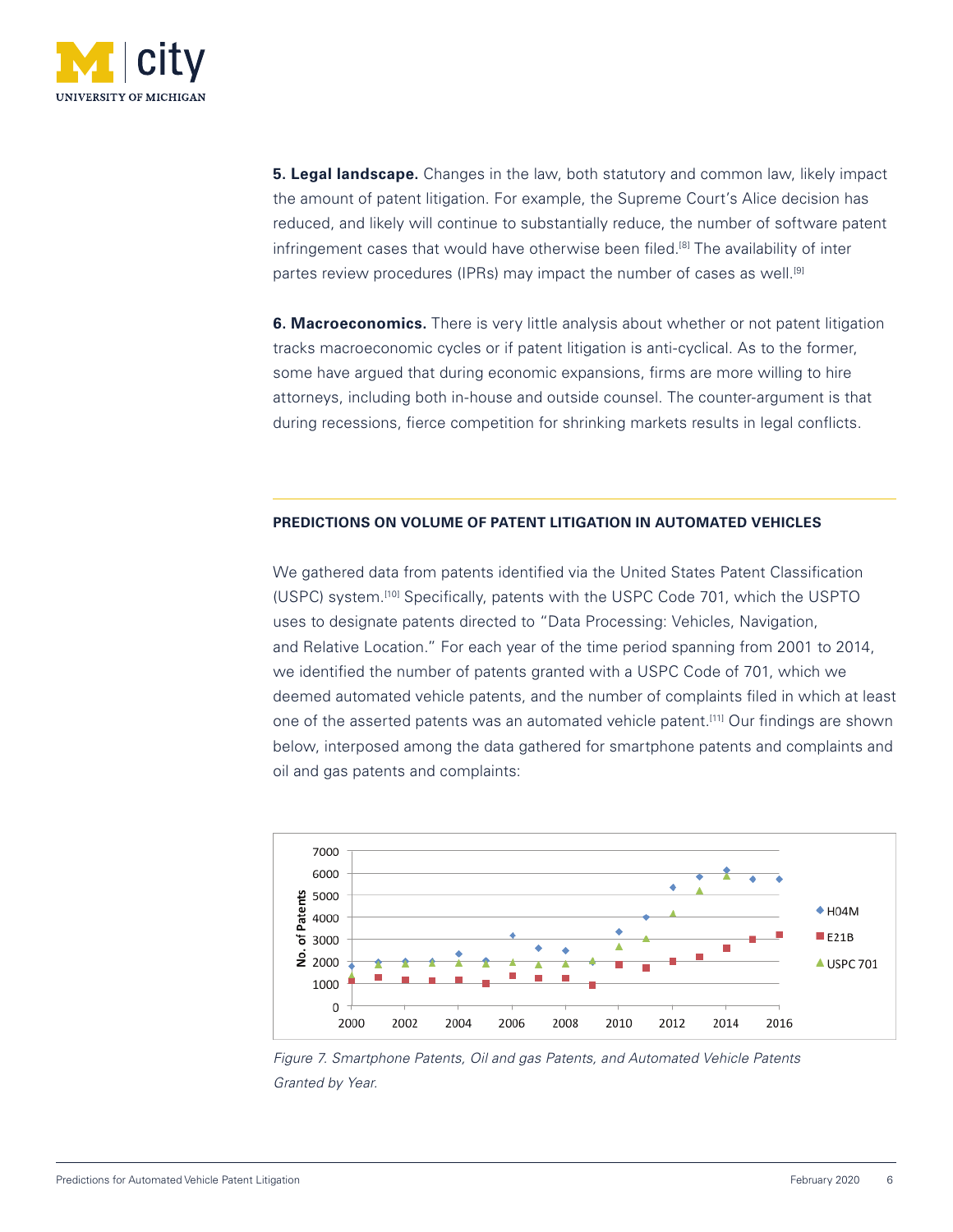



*Figure 8. Smartphone Patents, Oil and gas Patents, and Automated Vehicle Patents Granted by Year.*



*Figure 9. Litigation Rates for Smartphone Patents, Oil and gas Patents, and Automated Vehicle Patents.* 

As shown above, automated vehicles appear more like smartphones than oil and gas, both in terms of patents granted and litigation frequency. This holds true even when the three areas are compared on a relative basis (i.e., when analyzing litigation on a per patent basis). On the other hand, as explained above, our comparison between the smartphone and oil and gas industries indicates that patent filing is not necessarily an accurate predictor of patent litigation. Rather, the factors identified in the preceding section may suggest a different result.

In this regard, there are significant commercial interactions with many of the identified participants in the automated vehicle industry.<sup>[12]</sup> Over time, these interactions may lead to patent cross-licensing, which may have a downward influence on the volume of patent litigation. Additionally, the substantial overlap among multiple different industry participants, from a supply-chain perspective, also indicates a downward influence on the volume of patent litigation for automated vehicles.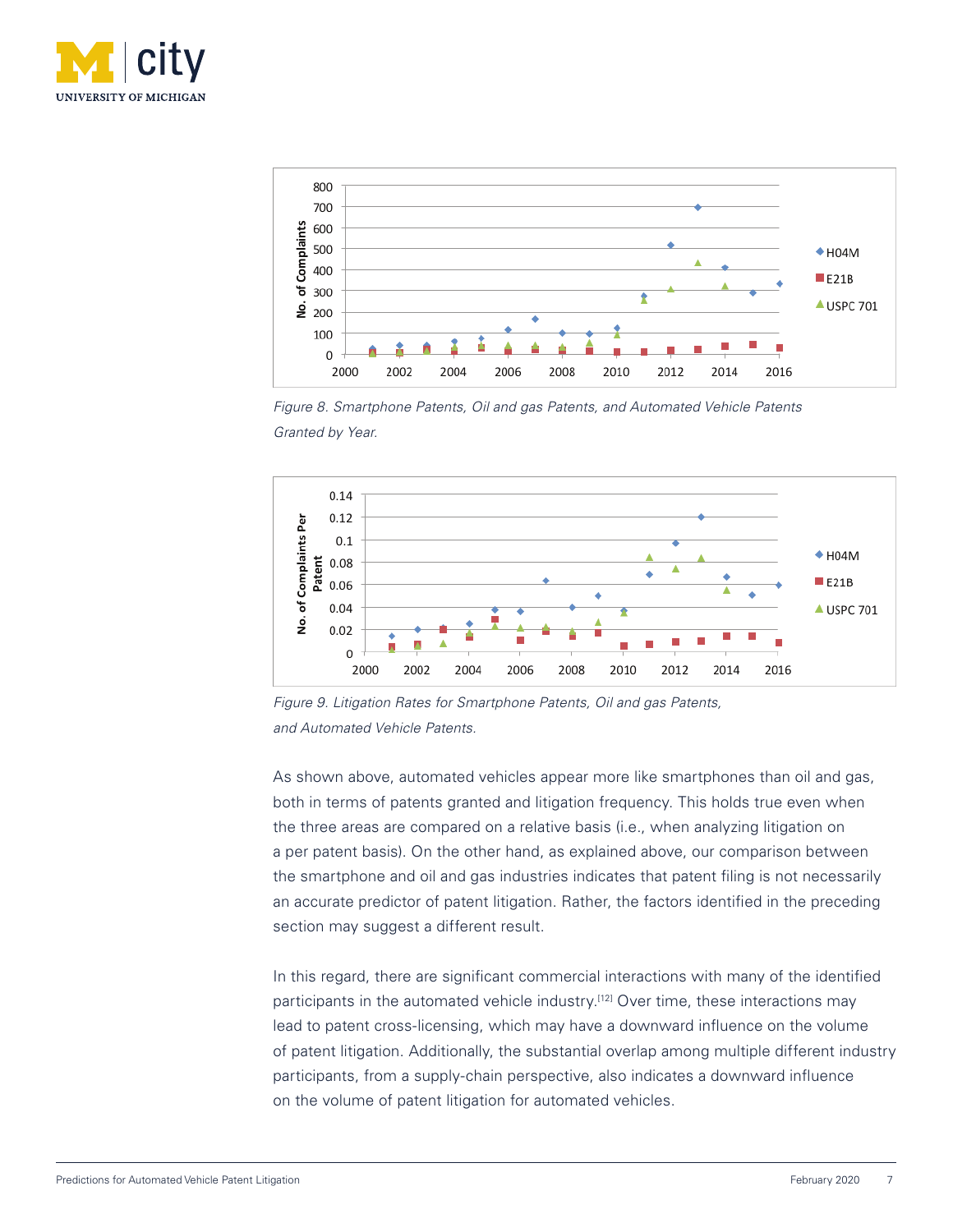

As to visibility of technology, automated vehicles will, like smartphones, be highly visible to consumers. Although some technologies involving automated vehicles will reside deep inside the vehicles or within software running on remote servers, the same is true for smartphones.

Regarding industry culture and history, there are some early indications that the industry's culture will have a downward impact on the volume of patent litigation. For example, competitors are coming together to jointly license technology, use nonproprietary software, and are buying or challenging patents that can be used in lawsuits against them.<sup>[13]</sup> Also, non-profit consortiums, one of which is called the LOT Network, have formed with the express purpose of reducing patent litigation.<sup>[14]</sup>

Patent litigation has experienced substantial changes over the past decade. Most notably, the American Invents Act, effective Sept. 2012, and the previously mentioned Alice Supreme Court decision. These changes have generally been viewed as favorable to accused infringers. The Alice decision has rendered the validity of scores of software and business method patents in doubt. These changes in patent law may have a downward impact on the volume of patent litigation, when compared against the volume of litigation involving smartphones.

#### **KEY TAKEAWAYS**

By comparing patent filings and litigation in the automated vehicle industry against two other industries that were characterized by significant innovation and growth over a short period of time (smartphones; oil and gas), we believe that the automated vehicle industry will likely be characterized by a substantial volume of patent litigation, although several factors suggest that automated vehicles may not be a sequel to the smartphone wars.

#### *About Mcity*

*Mcity at the University of Michigan is leading the transition to connected and automated vehicles. Home to world-renowned researchers, a one-of-a-kind test facility, and on-road deployments, Mcity brings together industry, government, and academia to improve transportation safety, sustainability, and accessibility for the benefit of society.*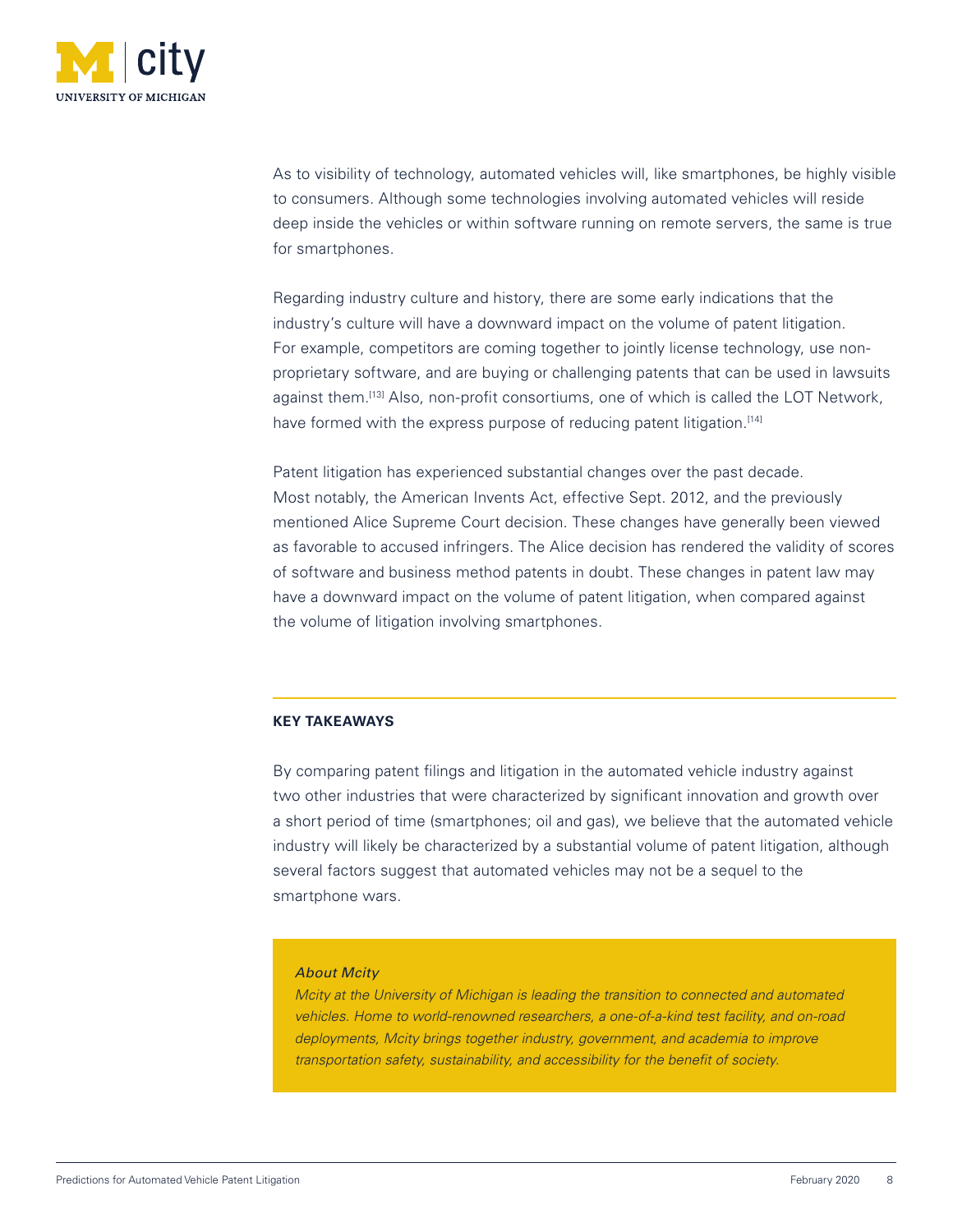

## **REFERENCES**

- 1. Suzanne Bell led this particular research study while serving as a Member of Wilson Sonsini Goodrich & Rosati. Ryan Smith is a Member of Wilson Sonsini Goodrich & Rosati in the Technology Transactions and Patent Litigation Departments, respectively. Brandon Palmen and Ty Callahan are associates at the firm in the Technology Transactions and Patent Litigation Departments, respectively.
- 2. The terms "autonomous" vehicles and "automated" vehicles are both generally used to describe cars that do not have a human driver. The Mcity working group prefers the more accurate term "automated" vehicles – an "automated" vehicle takes you where you tell it to go; an "autonomous" vehicle would decide for itself where to take you.
- 3. Taffet, R. Smartphone Patent Litigation and Standard Essential Patents: A Success Story (The author argues that the high volume of smartphone litigation is historically unexceptional, as breakthrough innovation is often accompanied by increased patent litigation activity).
- 4. Other studies have similarly attempted to identify and identify "smartphone patents" based on patent classifications. See, e.g., Reidenberg et al., The Impact of the Acquisition and Use of Patents on the Smartphone Industry, World Intellectual Property Organization, Center on Law and Information Policy at Fordham Law School (Dec. 13, 2012).
- 5. Two factors influenced our chosen timeframe. First, the search database that we used only kept track of patent litigation data beginning in 2001. Second, we decided to omit data from 2017, so that each data point would represent a full year's worth of data.
- 6. "Hydraulic Fracturing accounts for about half of current U.S Crude Production, dated, March 15, 2016 (https://www.eia.gov/todayinenergy/detail.php?id=25372#).
- 7. Other studies have similarly attempted to identify and isolate the universe of "oil and gas patents" based on the way in which the component patents were classified. See, e.g., Russel E. Blythe, Patent Office Statistics Indicate Growth in Oil & Gas Patents, Lexology (Jan. 6, 2015), https://www.lexology.com/library/detail.aspx?g=c45bd70c-2811-400a-9d2db7747cda3e36.
- 8. The Alice case made it more difficult to obtain and enforce patents pertaining to business models, or software to implement business models, which are often characterized as so-called "abstract ideas," See Tran, Jasper L., Two Years After Alice v. CLS Bank, 98 J. Pat. & Trademark Off. Soc'y 1(2016).
- 9. IPRs are a procedure for challenging the validity of a patent following its issuance.